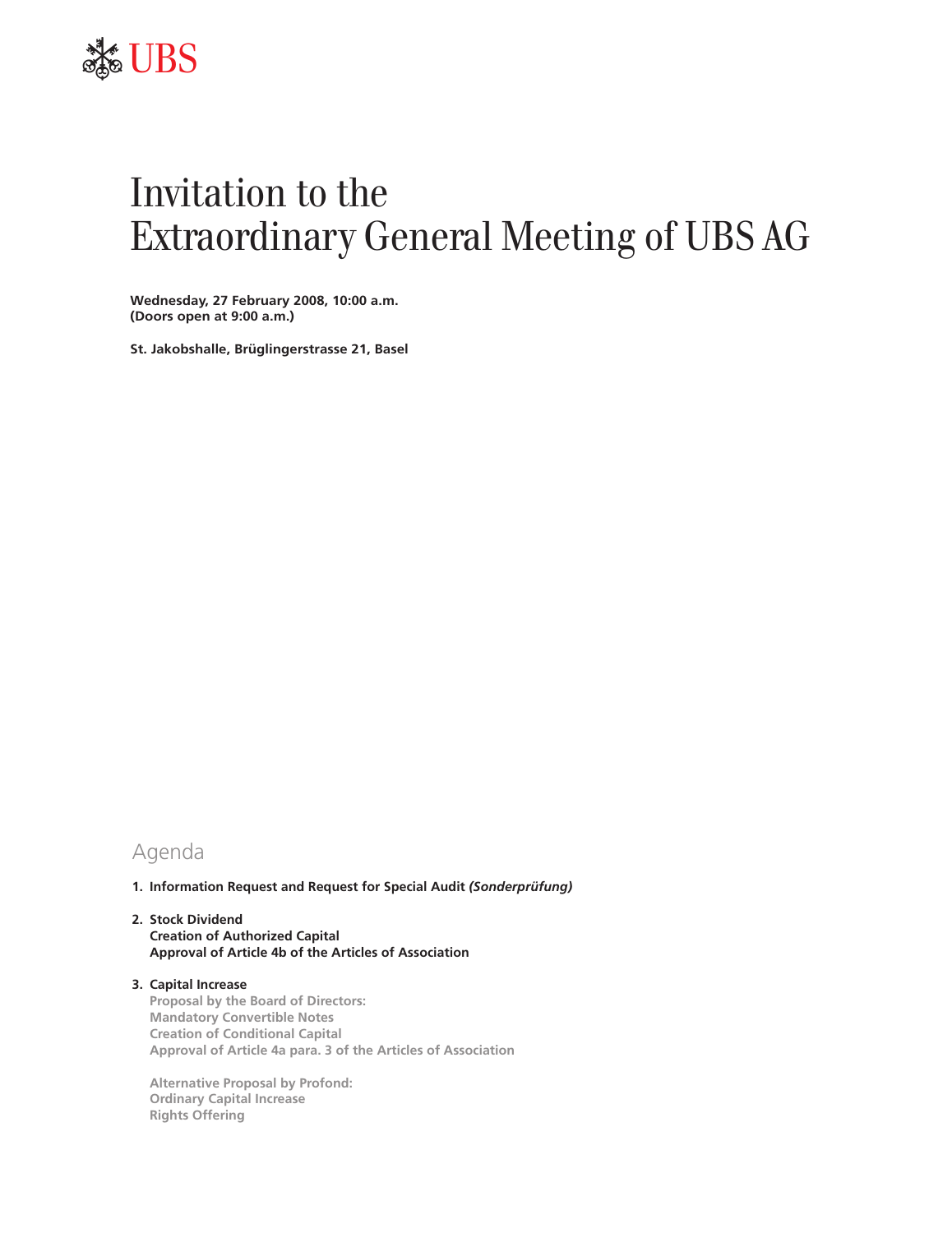# Introduction

## **Requests for the Inclusion of Items on the Agenda**

On 18 December 2007, Ethos, Swiss Foundation for Sustainable Development and Pictet Funds SA ("Ethos"), submitted an information request and a request for a special audit *(Sonderprüfung).*

On 27 December 2007, UBS AG published a notice in the Swiss Official Commercial Gazette *(Schweizerisches Handelsamtsblatt)* inviting qualifying shareholders to submit their requests for the inclusion of individual items on the agenda by 11 January 2008. On 10 January 2008, Profond Vorsorgeeinrichtung ("Profond"), submitted a request for an ordinary capital increase by means of a rights offering resulting in proceeds in the amount of CHF 13 billion as an alternative to the issuance of the mandatory convertible notes described in agenda item 3.A. and B. herein. No further requests have been submitted.

# Organizational Issues

## **Admission Cards for the Extraordinary General Meeting**

Shareholders recorded in the Share Register of UBS AG *in Switzerland* may order their admission cards by sending the order form attached to this invitation to the following address by 21 February 2008: UBS AG, Shareholder Services, P.O. Box, CH-8098 Zurich.

Shareholders recorded in the Share Register *in the United States* may request their admission cards, in writing, at the following address by 21 February 2008: BNY Mellon Shareowner Services, Proxy Processing, P.O. Box 3510, S. Hackensack, NJ 07606-9210.

Previously issued admission cards will become invalid if the corresponding shares are sold prior to the Extraordinary General Meeting. These cards will be recalled if the Share Register is informed of the sale.

## **Representation at the Extraordinary General Meeting**

Shareholders may be represented at the Extraordinary General Meeting by their legal representative or, with a written proxy, by their custodial bank or by any other shareholder entitled to vote at the Extraordinary General Meeting. In addition, every shareholder has the option of having his or her shares represented at the Extraordinary General Meeting by:

- UBS AG, P.O. Box, CH-8098 Zurich as a corporate or custody proxy
- Altorfer Duss & Beilstein AG (Dr. Urs Zeltner, Attorney and Notary) P.O. Box 1156, CH-8021 Zurich as an independent proxy.

Zurich and Basel, 31 January 2008

UBS AG For the Board of Directors:

Marcel Ospel, Chairman

## Item 1

**Information Request and Request for Special Audit** *(Sonderprüfung)* 

## *A. Information Request*

On 18 December 2007, Ethos submitted to the Board of Directors and the Auditors a request for information on the effects of the US sub-prime mortgage crisis on UBS AG pursuant to Article 697 of the Swiss Code of Obligations ("CO").

The questions of Ethos relate in essence to the following matters:

- (i) Questions to the Board of Directors
- Independence of control and risk management functions
- Limit to the volume of high-risk transactions
- Existence of a special internal audit in 2006 or 2007
- Risk control relating to the reintegration of Dillon Read Capital Management
- Remuneration system for risk control staff
- 2006 executive remuneration
- Equal treatment of shareholders and the pre-emption rights to subscribe to convertible bonds
- (ii) Questions to the Auditors
- Implementation of the Swiss Federal Banking Commission Circular of 27 September 2006
- Possible restatement of the 2006 accounts
- Independence and adequacy of the risk management system since 2006

Answers to the questions under this agenda item 1.A. will be given at the Extraordinary General Meeting. No resolution will be taken under this agenda item 1.A.

No later than 18 February 2008, Ethos' questions and UBS AG's answers to them will also be available in writing (German and English) on UBS AG's website (www.ubs.com).

## *B. Request for a Special Audit (Sonderprüfung) by Ethos*

## **1. Proposal by Ethos**

Subject to the answers received under agenda item 1.A. above, Ethos proposes that a special audit *(Sonderprüfung)* be undertaken in accordance with Articles 697a et seq. of the CO to establish the facts relating to the information request pursuant to agenda item 1.A.

## **2. Motion of the Board of Directors**

The Board of Directors fully supports a further clarification of the effects of the US sub-prime mortgage crisis on UBS and the root causes for UBS' large exposure in this area. The Board of Directors distributed the Letter to Shareholders dated 10 January 2008 as well as the Shareholder Information Brochure dated 31 January 2008, and further intends to address any questions addressed to it at the Extraordinary General Meeting. However, the Board of Directors believes that by providing answers to the questions at the Extraordinary General Meeting it is in a position to alleviate the concerns of the requesting shareholder. In addition, the Swiss Federal Banking Commission (EBK) has initiated a separate investigation covering inter alia

- the reasons which led to the loss positions and to the valuation adjustments
- the circumstances in connection with the formation and the dissolution of the business activities of Dillon Read Capital Management (DRCM)
- the process of risk control and valuation of the sub-prime instruments
- the securitisation process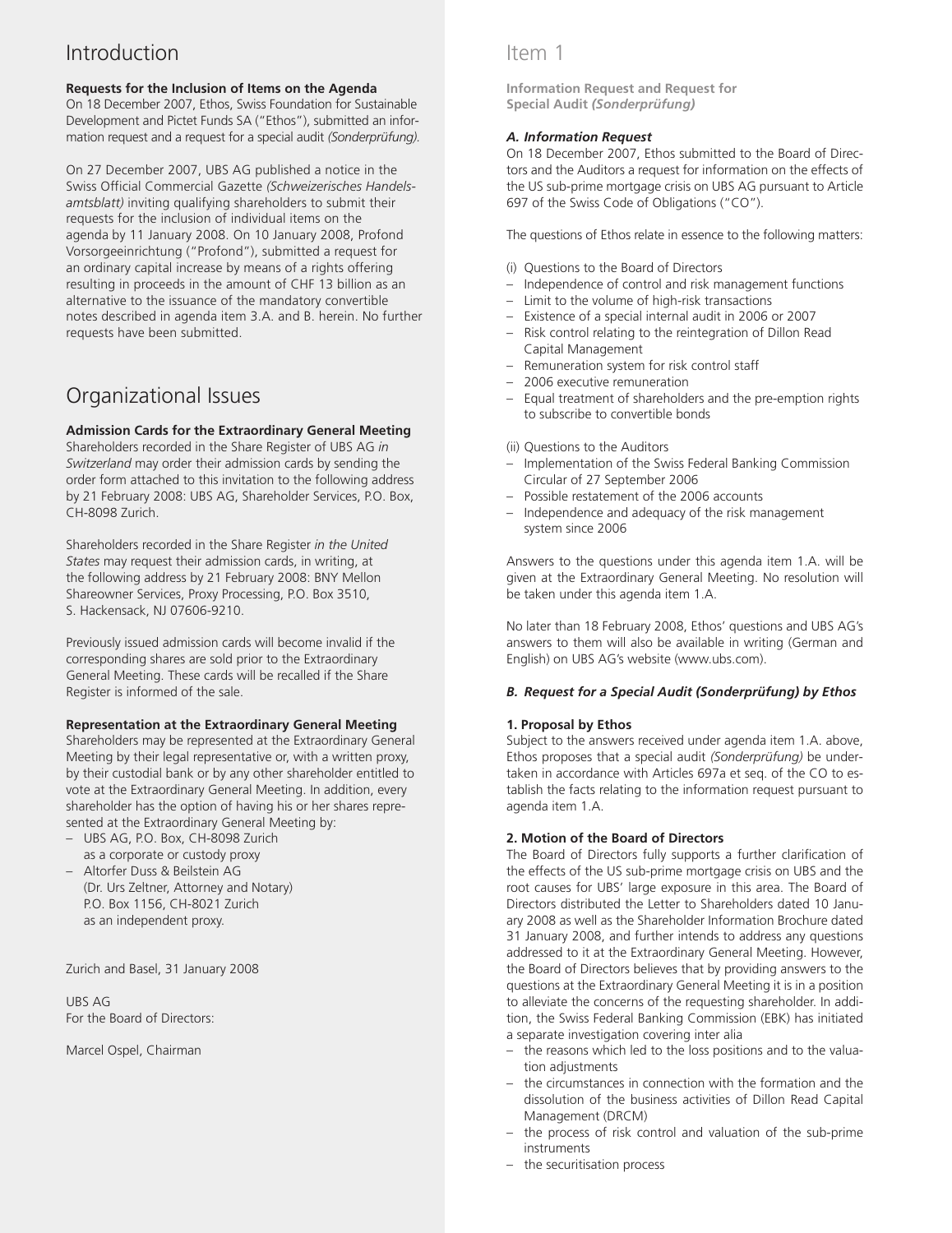- the activities of the internal control units (risk control, Group Internal Audit, Board of Directors) in connection with UBS AG entering into the sub-prime market
- the responsibilities for the sub-prime area, the associated risks and control and the valuation on group level and on the level of the business units (especially at UBS Investment Bank and DRCM)
- the lessons which UBS AG draws from this incident
- disclosure of price sensitive information.

There is, therefore, no need for the appointment of a special auditor *(Sonderprüfer)* through a special court proceeding. The Board of Directors therefore proposes not to approve any proposal for a special audit *(Sonderprüfung).*

## Item 2

**Stock Dividend Creation of Authorized Capital Approval of Article 4b of the Articles of Association**

#### *A. Motion*

The Board of Directors proposes the creation of authorized capital in an amount not to exceed 5% of the issued share capital by means of the following addition to the Articles of Association.

### *Article 4b (new)*

#### *Authorized Capital*

The Board of Directors shall be authorized, at any time until 27 February 2010, to increase the share capital by a maximum of CHF 10,370,000 through the issuance of a maximum of 103,700,000 fully paid registered shares with a par value of CHF 0.10 each.

The shareholders shall be granted subscription rights for the acquisition of the new shares in proportion to their shareholdings. The Board of Directors shall be authorized to determine the particulars of the exercise of the subscription rights. Subscription rights that have not been exercised will be used as the Board of Directors determines to be in the interest of the Corporation. The Board of Directors is entitled to issue these shares in partial amounts. The Board of Directors shall determine the date of issue of the new shares. The issue price of the new shares is CHF 0.10 and the contribution for the new shares shall be made by converting into share capital freely available reserves in a maximum amount of CHF 10,370,000. The new shares shall be entitled to dividends as from the financial year in which they are issued.

The subscription and acquisition of the new shares, as well as any subsequent transfer of the shares, are subject to the registration requirements set out in Article 5 of these Articles of Association.

#### *B. Explanations*

The Board of Directors proposes to create authorized share capital in order to allow for distribution of a stock dividend. Upon approval of the proposed authorized share capital, the Board of Directors will increase the share capital by allotting to each existing share one entitlement. A certain number of entitlements will give its holder the right to receive one additional UBS AG share for free. The entitlements will be tradable on virt-x and therefore allow shareholders to choose whether they wish to receive new UBS AG shares or monetize the value of the entitlements by selling them in the market. The initial theoretical value of one entitlement is expected broadly to reflect the CHF value of the dividend for the financial year 2006 subject to market developments.

The increase of the share capital will not exceed 5% of the share capital issued at the time the entitlements are allotted, or a ratio of one free new share for a minimum of every 20 shares

already owned. The exchange ratio will be determined by the Board of Directors, and shareholders will be informed thereof on or by the date of the Annual General Meeting (AGM). No additional shareholders' resolution is necessary at the AGM.

It is expected that the record date for allotting the entitlements will be 25 April 2008. Treasury shares held by UBS AG on the relevant record date will not be allotted entitlements for new shares.

For further information please refer to the separate Letter to Shareholders dated 10 January 2008 and the Shareholder Information Brochure dated 31 January 2008 under the heading "Stock Dividend".

## Item 3

**Capital Increase**

## **Proposal by the Board of Directors: Mandatory Convertible Notes Creation of Conditional Capital Approval of Article 4a para. 3 of the Articles of Association**

#### *A. Motion of the Board of Directors*

The Board of Directors proposes the creation of conditional capital in a maximum amount of CHF 27,775,000 by means of the following addition to the Articles of Association.

## *Article 4a para. 3 (new)*

*Mandatory Convertible Notes*

The share capital will be increased by a maximum of CHF 27,775,000 through the issuance of a maximum of 277,750,000 fully paid registered shares with a par value of CHF 0.10 each upon voluntary or mandatory conversion of the 9% mandatory convertible notes due 2010 ("MCN") to be issued by the Corporation or one of its subsidiaries to one or several long-term financial investors. The conditions of the conversion rights under the MCN shall be determined by the Board of Directors.

The advance subscription right and the pre-emptive right of the shareholders shall be excluded in connection with the issuance of the MCN and upon voluntary or mandatory conversion of the MCN in favor of the MCN holders. The issue price of the registered shares to be issued upon voluntary or mandatory conversion of the MCN will be determined by reference to the respective market price of the registered shares at the time of (i) the public announcement of the MCN, (ii) the shareholders' approval of this Article 4a para. 3, and (iii) the conversion of the MCN. The voluntary or mandatory conversion of the MCN is to occur within a period of two years after the issuance of the MCN.

The acquisition of shares upon voluntary or mandatory conversion of the MCN as well as any subsequent transfer of the shares are subject to the registration requirements set out in Article 5 of these Articles of Association.

#### *B. Explanations*

The Board of Directors intends to issue mandatory convertible notes (MCN) in the amount of CHF 13 billion to two long-term financial investors. These investors have agreed to subscribe for CHF 11 billion and CHF 2 billion, respectively. The notes mature at the latest in two years (expected 5 March 2010). Through the lifetime of the MCN, the holders of the notes will receive an annual coupon of 9% of the nominal value of the notes, but no dividends on the underlying shares.

Existing shareholders will not be granted advance subscription rights. This statutory right may be excluded for valid reasons. The Board of Directors, when proposing that the advance subscription right of the shareholders is excluded, has to determine whether the exclusion of advance subscription rights is in the best interest of the company and whether it is necessary to